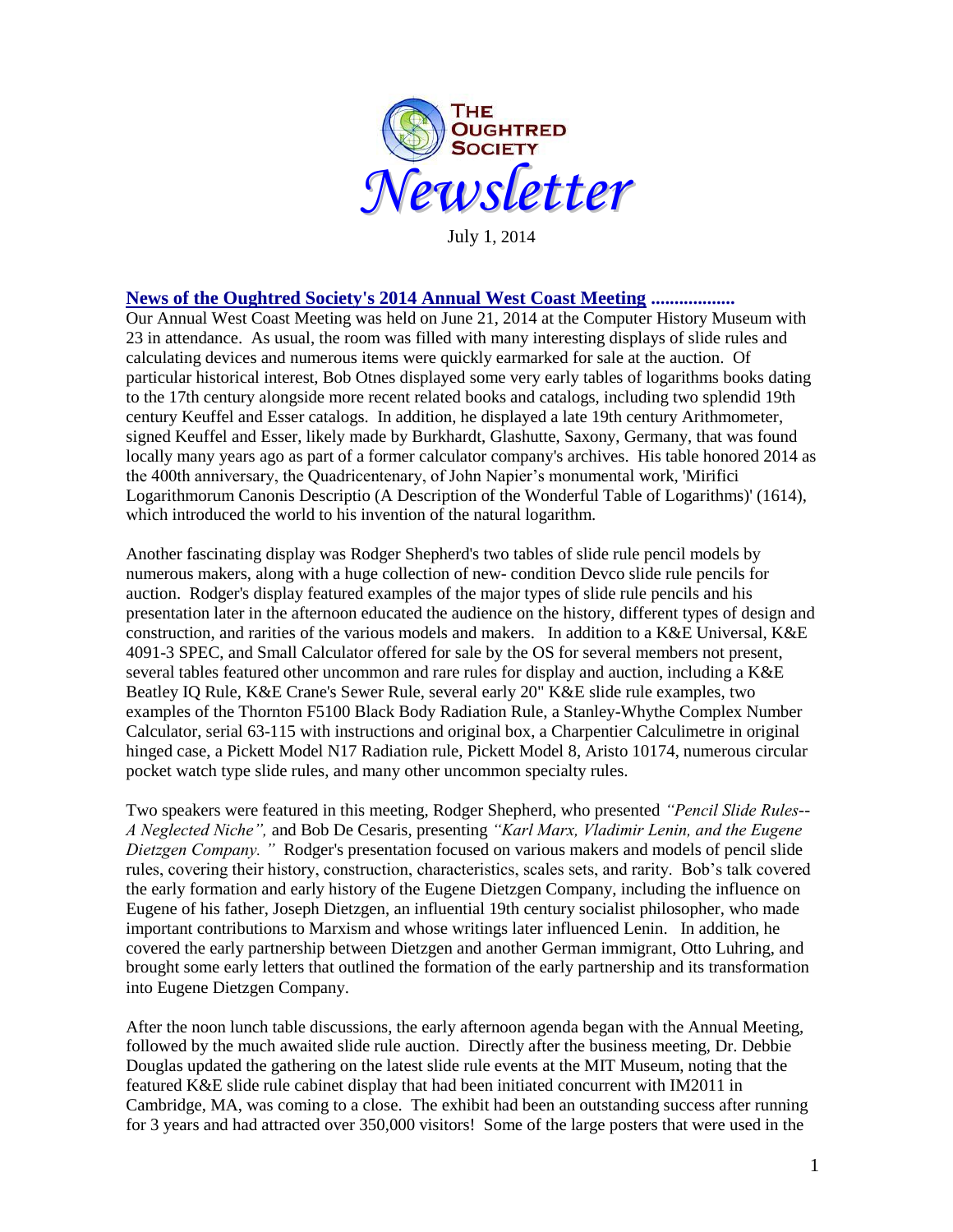display will be available to the public and Debbie encouraged interested parties to contact her at the museum for additional information.

Dinner was held after the meeting at The Old Spaghetti Factory in Redwood City, 10 miles north of the Museum off of US101, where more slide rule and other stories were swapped and shared.

#### **Partial List of Key Slide Rules Auctioned at the June Meeting:**

| <b>Pickett N17 Radiation Slide Rule</b>             | \$650 |
|-----------------------------------------------------|-------|
| Charpentier Calcumetre with original hinged case    | \$550 |
| K&E Beatley IQ Slide Rule                           | \$500 |
| K&E Crane's Sewer Rule                              | \$500 |
| Thornton F5100 Black Body Radiation Slide Rule      | \$370 |
| Full Set of 6 Devco Pencil Slide Rules              | \$350 |
| Full Set of 6 Devco Pencil Slide Rules (second set) | \$350 |
| Moler Slide Rule with two slides                    | \$260 |
| K&E Model 4051, early example                       | \$160 |
| K&E Model 4091-3 SPEC with LC scale                 | \$150 |
| Aristo Model 10174 Slide Rule                       | \$150 |
| Contact Lens Slide Rule, w hinged case              | \$100 |
| Set of 3 Devco Pencil Slide Rules (5 sets sold)     | \$65  |
| <b>Reported by Bob DeCesaris</b>                    |       |

# **News from the Dutch Kring ..........................**



International Meeting IM2014 – about 2 months from now!!!

The Dutch KRING is now registering participants for the international conference IM2014 in Delft, September 5-6. For the latest information and for the registration form, please visit [www.rekenlinialen.org](http://www.google.com/url?q=http%3A%2F%2Fwww.rekenlinialen.org%2F&sa=D&sntz=1&usg=AFQjCNGmICQIKoCsMhXtSy37CgTYS8aerQ)

We hope you will send in your registration form soon, because we need to know the approximate number of participants for reservations at the locations we are going to use. The program of papers to be presented is now complete, and covers a very interesting and wide-ranging set of subjects. In our previous international meetings we have introduced the concept of presenting special calculating instruments, the so-called "One-Off's". We still have space for an extra 10 or so One-Off's, to be described in the Proceedings and to be demonstrated at the meeting.

For more information and for the registration form, please visit: [www.rekenlinialen.org](http://www.rekenlinialen.org/)

# *Report from Otto van Poelje*

# **News on Logarithms from the German RST...................**



The 400th Anniversary of the publication of John Napier's Mirifici Logarithmorum Canonis Descriptio was held in Edinburgh as a Joint Meeting of the James Clerk Maxwell Society and the British Society for the History of Mathematics (as well as with the Edinburgh Mathematical Society, and the Glasgow Mathematical Society ) on Friday 4th April 2014 at Clerk Maxwell House, 14 India Street, Edinburgh, EH3 6EZ.

The program was focused on logarithms: new findings as well as historical topics, and the day was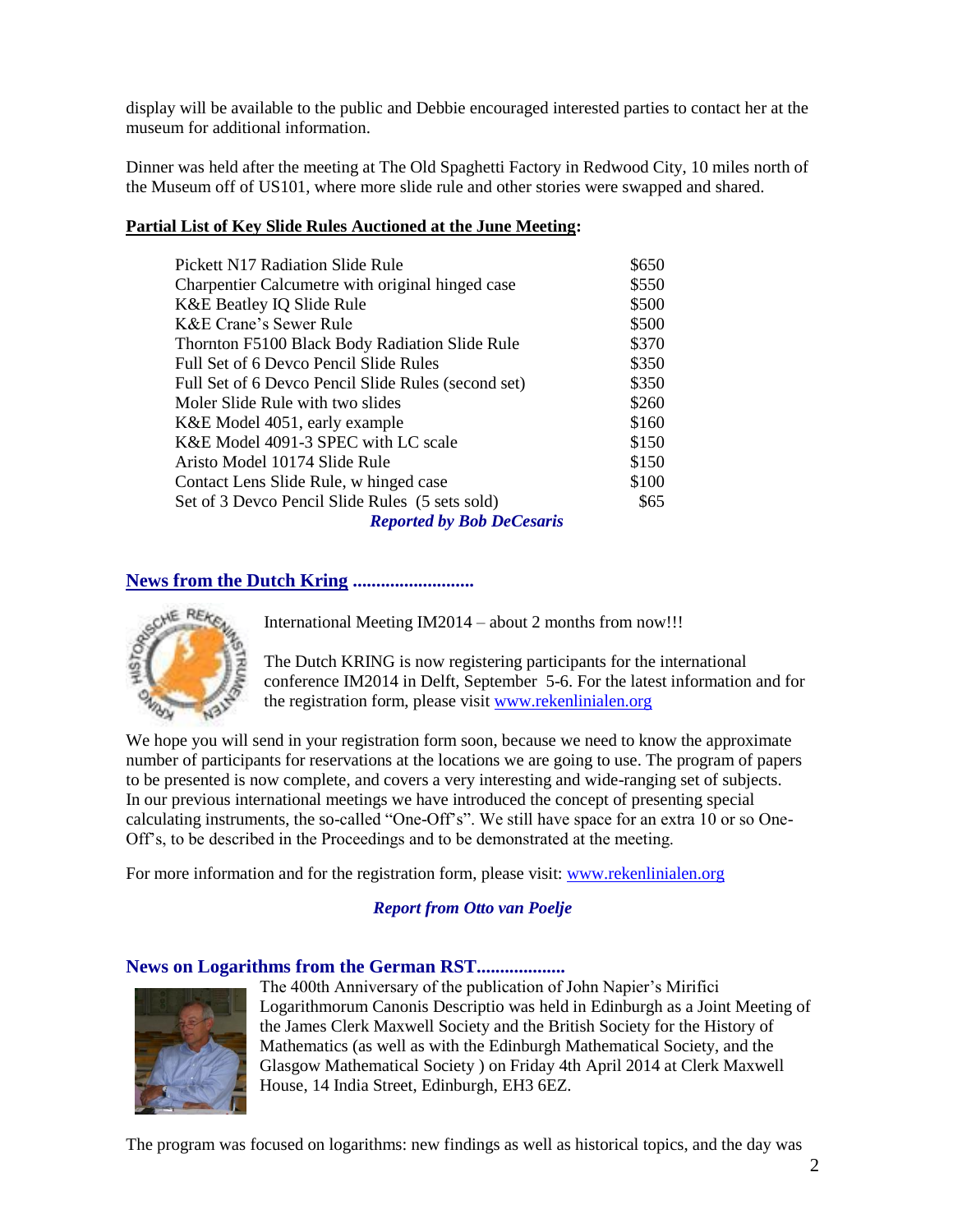concluded by two very interesting visits and exhibitions:

1. National Museum of Scotland;

2. The Napier Tower where the 45 attendees were given an introduction to John Napier's life. The introduction was by Sir Michael Atiyah, FRS, FRSE, Past President of the Royal Society and the Royal Society of Edinburgh. Here is the program in detail:

- 1. Prof. Dr. Joachim Fischer (Germany): 'Napier revisited or A new look on the computation of Napier's logarithms'
- 2. Dr. Klaus Kühn (Germany): 'Logarithms a Journey of their Tables to all over the World',\*
- 3. Professor Michael Williams (Canada): 'Napier's bones: their history and later developments'
- 4. Dr. Steve Russ (Warwick, UK): 'Napier's chessboard abacus'
- 5. Dr. Gerlinde Faustmann (Austria): 'Austrian Authors of Tables of Logarithms around 1800',
- 6. Prof. Martin Campbell-Kelly (Warwick, UK): 'Babbage's Table of Logarithms (1827)',
- 7. Dr. Ulf Hashagen (Germany): 'Realising Babbage's Dream the 1910 computation of logarithms using a difference engine'
- 8. Prof. Alex Craik (St. Andrews, UK): 'Sang, Knott and Spence on logarithmic and other tables',
- 9. Dr. Tayce Phillipson (National Museum of Scotland): 'Introduction to the Napier Exhibition at National Museum of Scotland'
- 10. Charles Napier (descendant of John Napier): 'History of the actual person John Napier'

The very tight and intense program triggered a lot of vivid discussions and was very welcomed by all the attendees from several countries. Proceedings of the lectures are planned for autumn of this year 2014.

\*This article I dedicate to Thomas Wyman who served as the first Oughtred Society president from 1997 to 2007. Tom died March 17, 2014 at the age of 86 in Palo Alto, USA. He was one of the driving forces for spreading the idea of slide rule collecting from USA to all over the world. Tom published more than 80 papers on slide rules and logarithms.

#### *Report from Klaus Kühn*

#### **News from the UKSRC.....................**



Summer is the quiet time in the collecting world here in the UK, we have very few collecting opportunities other than "Boot Sales" the equivalent of the US Trash and Treasure flea markets, but unfortunately these tend to be occasions when one travels in hope rather than anticipation but nevertheless one can find real "treasures" albeit rarely. This means that the few genuine Antique Fairs become even more hopeful occasions than they truly warrant. The UKSRC's "Skid-Stick" newsletter summer edition was published and mailed to all subscribers. Thank

goodness the response level from our readership is very high meaning we have no problems filling the 16 pages each edition.

#### *Report from Peter Hopp*

#### **Past Oughtred Society Journals Are Available on DVD ......................**



All past issues of the Journal of the Oughtred Society are now available in digital format on a DVD. The new DVD archive contains all Journal issues published since vol. 0, no. 0 in 1991. The DVD also includes three special publications: *The Slide Rule,* a reprint of the booklet published by Edwin Thacher; *Slide Rules in K&E Catalogs,* by Bruce Babcock; and *A Slide Rule Bibliography*, by Peter M. Hopp. Individual journals are presented as PDF files at high resolution. Price (including postage) for all OS members: \$95. Yearly updates for OS members will

also be available for \$10. To order a DVD go to the OS website and click on the **[Journal page](http://www.oughtred.org/journal.shtml#dvd)** and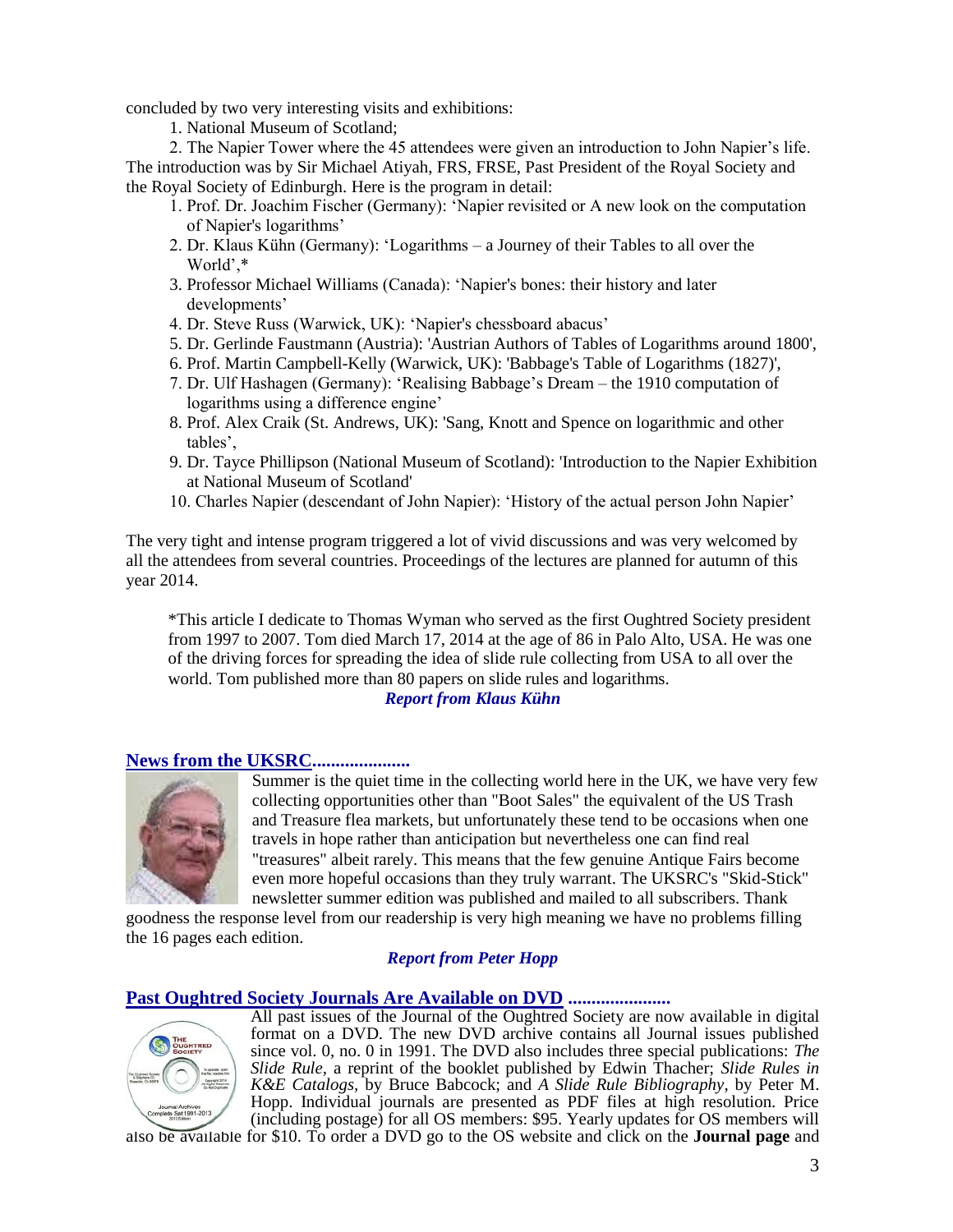pay for the disk via PayPal. *Information from the OS web site as edited by your OS Newsletter editor*

# **New Oughtred Society Members in June are ............**

Rob Carins, Toronto Canada Felix Gross, Berlin Germany **Welcome to the Oughtred Society!** 

**Joining the OS is easy & rewarding. Just** visit the [Oughtred Society](http://www.oughtred.org/) website and select Membership in the main menu.

*Clark McCoy, Membership Secretary, reporting*

# **Upcoming articles in the Fall 2014 (Vol 23.1) Journal ............**

- *The Death of the Slide Rule* by Robert James
- *Charles Hoare Slide Rules* by Tom Wyman
- *System Gruter* by Richard Hughes
- *My Slide Rules* by Bill Wayne
- *Analon Slide Rule* by Cliff Frolich
- *Pencil Slide Rules* by Rodger Shepherd
- *Collectanea de Logarithmis* by Klaus Kühn
- *Golding's Horse Power Computer* by Stephan Weiss
- *Combined Slide Rules* by Panagiotis Venetsianos
- *Aspect Ratios of Pictures* by Otto van Poelje

*David Sweetman, Manageing Editor, reporting*

# **Famous Slide Rule Personalities ........................**



**Isaac Asimov - (1919-1992)** Author of Science fiction novels as well as math books including *An Easy Introduction to the Slide Rule* (1965). Slide rules were mentioned in many of his futuristic 'Robot' novels. Born in Russia, and immigrated to the United States at age 3. Asimov attended New York City Public Schools, including Boys' High School, in Brooklyn, New York. Graduated from Columbia University in 1939, returning to earn a Ph.D. in biochemistry in 1948. During World War II he worked for three years as a civilian at the Philadelphia Navy Yard's Naval Air Experimental Station. After completing his doctorate, Asimov joined the faculty of the Boston University School of Medicine, with which he remained associated thereafter.

One must wonder how this *'futurist'* could have made the following statement in his slide rule instruction book while musing on the new electronic computers: "*Electronic computers are bulky, expensive, complicated, and can be handled only by people with special training. . Besides, electronic computers aren't at their best when used for everyday problems. That would be like trying to shoot a fly with naval artillery. For a fly, an ordinary swatter is much better, and for ordinary mathematical problems, we could best use a really simple computer. There happens to be a simple computer, just suitable for everyday computations, that was invented about 350 years ago. It isn't electronic; there are no electric currents involved. In fact, it is no more than a piece of wood with some marks on it. It looks like a ruler except that it has a middle piece that can slide back and forth, so it is called a slide rule." (from Asimov, An Easy Introduction to the Slide Rule, published in 1965, Houghton Mifflin.)*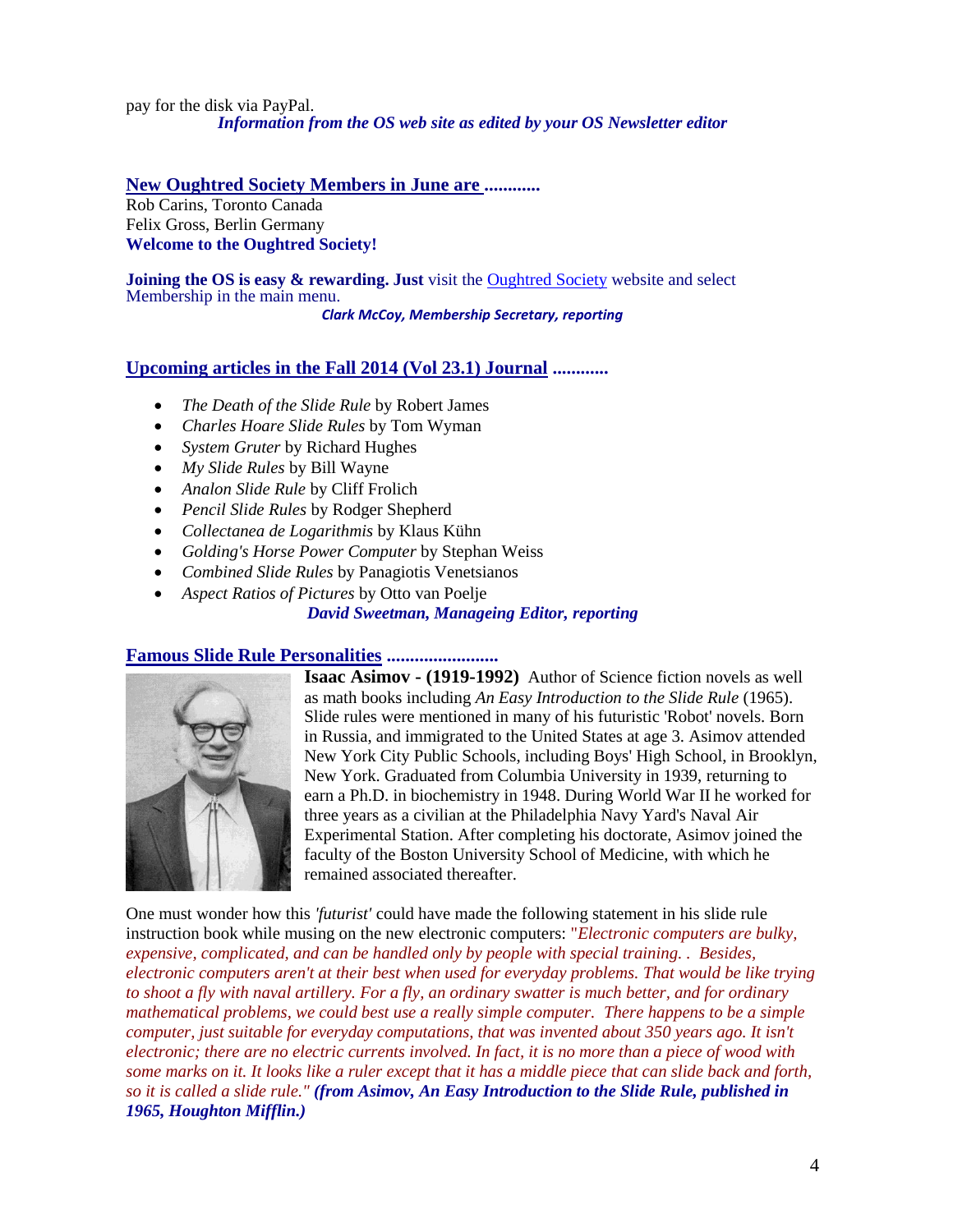#### *Thanks to Mike Konshak and his International Slide Rule Museum for the lead in to this piece*.

#### **Notable Slide Rule Sales in June ............**

Slide rule sales on eBay are an indication of health of our collecting hobby. I have listed below all the eBay sales of \$100 or more in the month of June. I have broken down the sales into 3 groups; one each for US, European and Asian slide rules. Note that in May a total of 49 slide rules sold for \$100 or more, for a total of \$12,496. The numbers for June were 58 sold for a total of \$17,505, a significant increase over May sales figures. Some interesting scarce and rare items sold include:

- 1) a 20-inch K&E Cox duplex (1891 patent) slide rule for \$1,414
- 2) a rare 1897 Dietzgen catalog for \$382
- 3) a rare K& E 4070? Cox Duplex Slide Rule w/adjustable stator for just \$104
- 4) a RAAF Pilot Balloon Slide Rule No G268/480 in wood case for \$1,236
- 5) a Arici T3 Regolo calcolatore per strutture di cemento armato for \$1,086
- 6) a rare Règle à Calcul Courvoisier spiral circular slide rule for \$526
- 7) a rare Hemmi #200 precision slide rule with 16-in segmented scales for \$922
- 8) a rare Muto Giken Kooler Calculator cylindrical slide rule for \$700.
- 9) a rare Swedish "Universal" cylindrical (hockey puck) slide rule for \$350

At anyone time, about 5,000 slide rules were listed on eBay in June. Of those listed, about 20%, or about 1,000 of the 5,000 slide rules posted, were sold in June. Just 6% of the slide rules sold in June received bids greater than \$100. Of the approximately 940 slide rules that sold for less than \$100, the average price was about \$20. Of the about 60 slide rules that sold for \$100 or more, the average price of was about \$300. The unsettling issue for sellers is that about 80% of slide rules posted did not sell. Most of the failed sales were the result of unreasonable minimum or reserve bids

The reader can get more details on these slide rules by using the *"advanced search"* feature on eBay, and search for the item in *"closed auctions".*

#### *US Slide Rules (27 slide rules sold for \$100 or more in June for a total of \$6550)* **\$1,414 K&E Cox duplex 20-in slide rule - 1891 patent**

- \$422 Pickett C-18 slide rule, Collins Radio Microwave
- \$394 K&E. model 4035 slide rule w/ magnifier cursor & case
- \$385 Picket Model 18-T Slide Rule
- **\$382 Antique 1897 Dietzgen Drawing Materials & Surveying Instrument Catalog**
- \$375 K&E Analon #68 1400 slide rule
- \$294 Science Spectrum Hexadecimal / Decimal Circular Slide Rule
- \$229 K&E Deci-Lon #681100 SLIDE RULE. MIB
- \$215 K&E N4080-5 Log Log Duplex Trig 20" slide rule, MIB
- \$180 Dempster Rotarule (no magnifier or case)
- \$178 K&E 20 inch 4087-T log log duplex trig slide rule
- \$175 K&E 4081-5 Log Log Duplex 20" Slide Rule
- \$152 Pickett N16-ES Slide Rule with leather case, box & instructions
- \$150 Pickett N16-ES Slide Rule with leather case
- \$148 Pickett Georgia Iron Works Co Hydraulic Slide Rule in Leather Case
- \$142 K&E Deci-Lon slide rule 68-1130, 5" pocket rule w/ leather case
- \$140 K&E Deci-Lon slide rule 68-1130, 5" pocket rule w/ leather case
- \$140 K&E Deci-Lon slide rule 68-1130, 5" pocket rule w/ leather case
- \$126 K&E Deci-Lon slide rule 68-1130, 5" pocket rule w/ leather case
- \$125 Forrest Towl Oil Flow Calculator, 40.5"; Rare 1889 Large Slide Rule
- \$124 K&E finely divided #4031pocket, 5-inch slide rule, magnifier & case
- \$115 Transmission Line Calculator, slide rule 7 inch diameter, in case
- \$114 K&E Deci-Lon slide rule 68-1130, 5" pocket rule w/ leather case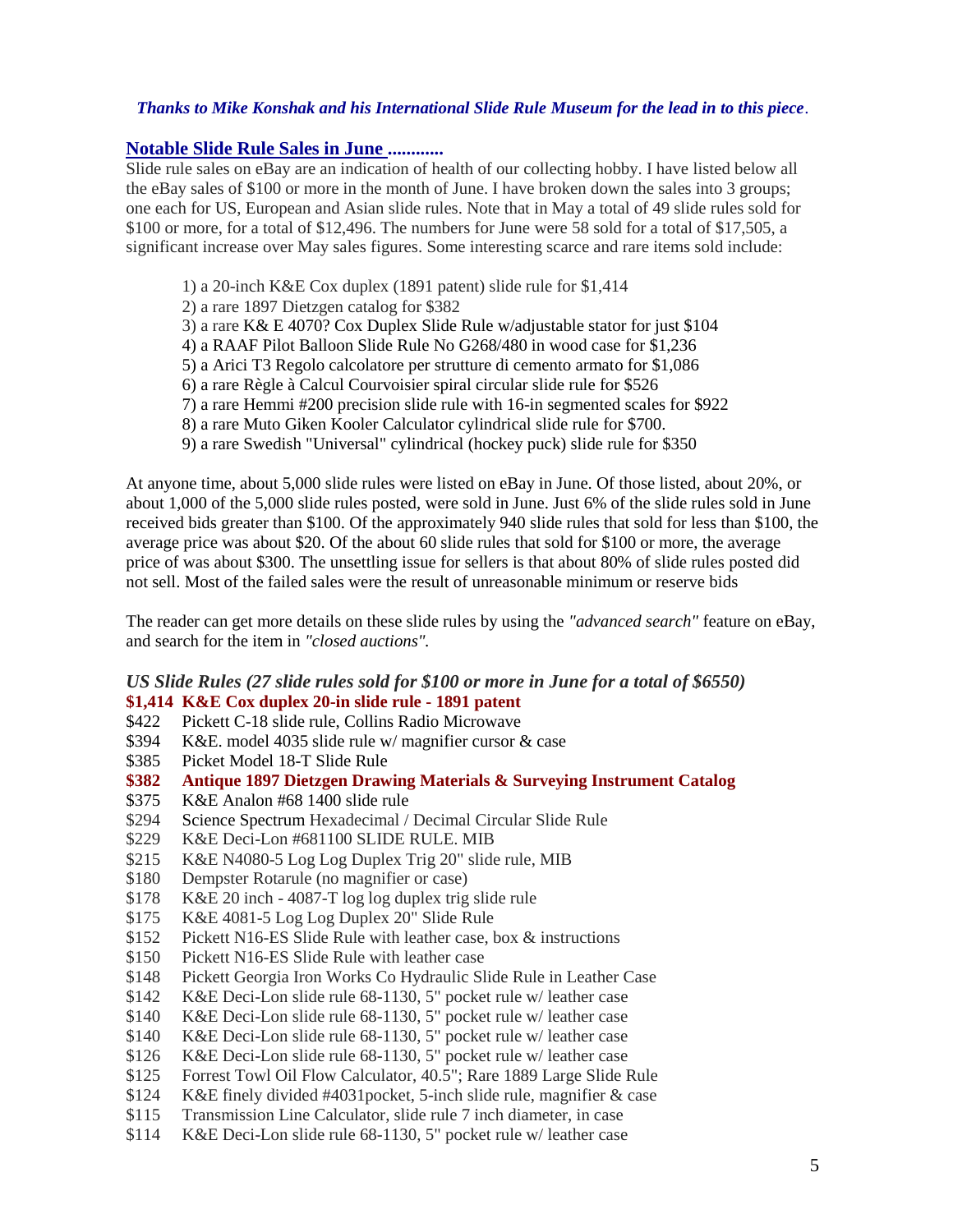- \$112 Pickett N600-ES pocket Slide Rule with magnifying cursor & leather case
- \$111 Pickett 108ES slide rule, case & instructions
- **\$104 K& E 4070? 10" Cox Duplex slide rule w/adjustable stator. Missing cursor! Rare example!**
- \$104 K&E N4081-5 Log Log Duplex Decitrig 20" slide rule with case

*European Slide Rules (27 slide rules sold for \$100 or more., for total of \$8565)* **\$1,236 RAAF Pilot Balloon Slide Rule No G268/480 in wood case**

**\$1,086 Arici T3 Regolo calcolatore per strutture di cemento armato. (concrete structures)**

- \$714 Optima Rechenmaschine calculator circular slide rule
- \$600 AML Position Line Slide Rule Mark IIA Dated 1920
- **\$526 Règle à Calcul Courvoisier Long Scale circular slide rule**
- \$510 Charpentier Calculimetre, In Fitted Case
- \$392 Charpentier pocket circular slide rule 1881 + instructions
- **\$350 Swedish "Universal" cylindrical (hockey puck) slide rule, with scales on rim surface**
- \$340 FERRERO H39 Regolo Cemento Armato Concrete Slide Rule
- \$300 Graphoplex Roplex circular slide rule by + important documentation
- \$260 Ewart's Cattle Gauge Boxwood Slide Rule
- \$241 Stanley Fuller Calculator, Bakelite, s/n 10633, 1952 (fair condition)
- \$225 Stephens Supremathic circular slide rule (French)
- \$173 ARISTO 10174 Strahlenschutz Rechenschieber
- \$169 Fowler's UNIVERSAL CALCULATOR (instructions & case)
- \$160 Faber Castell [62/82 Pocket Slide](http://www.ebay.com/itm/7-5-62-82-Faber-Castell-Pocket-Slide-Ruler-Brand-New-/201111286682?pt=LH_DefaultDomain_0&hash=item2ed32ab39a)
- \$152 Fowler Magnum Long Scale Calculator in box with instructions
- \$144 BRL Radiac Nuclear Fallout Admiralty Slide Rule with box
- \$120 Albert Dargatz, Visco-Calculator, mit Holzkasten
- \$117 Joseph Long ivory Proof Rule
- \$117 Joseph Long ivory Proof Rule
- \$112 Faber-Castel 62/83N pocket slide rule, case & instructions
- \$110 Faber-Castell 62/82N Compact Slide Rule + Manual in Exc. Cond.
- \$104 Faber-Castel 2/83N
- \$104 Calculigraphe Model HC pocket watch slide rule
- \$103 Fowler long scale circular slide rule
- \$100 Faber-Castel 2/83N slide rule, case & instructions
- *Asian Slide Rules (4 slide rules sold for \$100 or more, for a total of \$2390)*
- **\$922 Sun Hemmi No. 200 16" Precision Duplex slide rule with leather case**
- **\$700 Muto Giken Kooler Calculator cylindrical slide rule & case**
- \$643 Sun Hemmi No. 279 20" slide rule with cardboard case and box
- \$125 Hemmi Bamboo Slide Rule No.155 Electrical Engineer Occupied Japan

# *Below Your Editor Features 5 Special Slide Rules Sold in June .............*



#### **Règle à Calcul Courvoisier spiral circular slide rule.**

**Sold for \$526**. Made in France after WWII. It features an 8-m long spiral scale, and an interesting fixture to assist in calculations with the device. The spiral on this slide rule winds 20 times. I know of 3 examples of the Courvoisier, two in France, and one in my collection. *Photo by Otto van Poelje*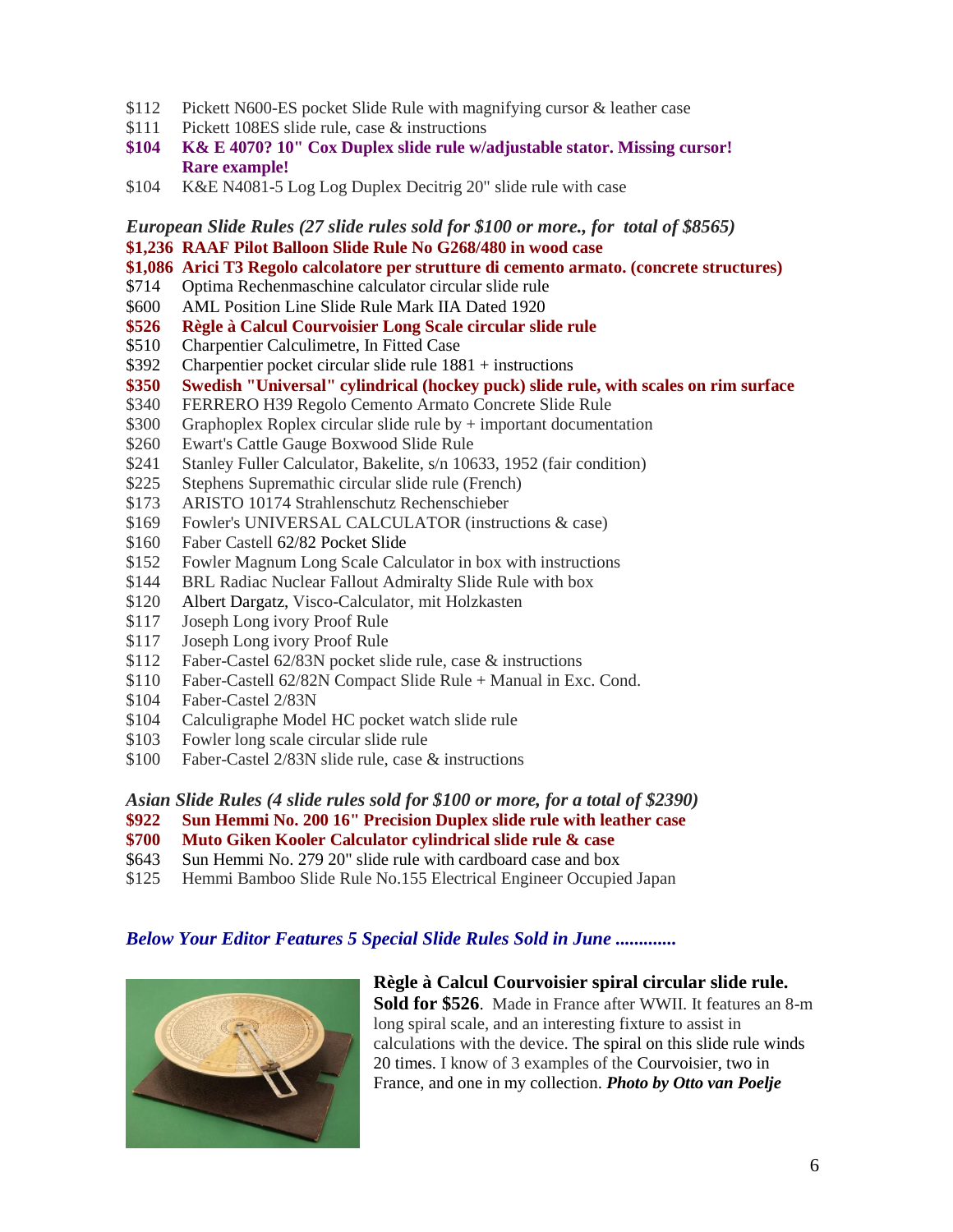

#### **Arici T3 Regolo calcolatore per strutture di cemento armato for \$1,086. Sold for \$1,086.** This is an Italian circular slide rule of substantial construction. It was made for designing

reinforced contrete structures. *Photo from eBay*



**Swedish "Universal" cylindrical (hockey puck) slide rule. Sold for \$350** This is a circular slide rule with the calculating scales [A B] [C D} on its rim surface. Not known to your editor before the eBay posting. *Photo from eBay*

**K&E Duplex Slide Rule with 1891 Cox patent and 1909 adjustable stator**. **Sold for \$104.** This is listed in the 1909 catalog with a chisel or metal framed glass cursor, the **'['** shaped end posts, and an adjustable stator. This is the first example of the K&E Cox duplex slide rule that your editor has seen with the upper stator held in place with screws at both ends. All examples that of the Cox duplex slide rules that I have seen before had rivets fixing the end posts to the stators. They could not be adjustable. Note screw in lower left corner. *Photo from eBay*



**Muto Giken Kooler Calculator cylindrical slide rule. Sold for \$700.** This is a rare Japanese cylindrical slide rule with a 490 cm length scale in 50 sections. Made sometime after WWII. I have seen one other example of this slide rule. *Photo from eBay*



*Ed Chamberlain, your Newsletter editor, reporting*